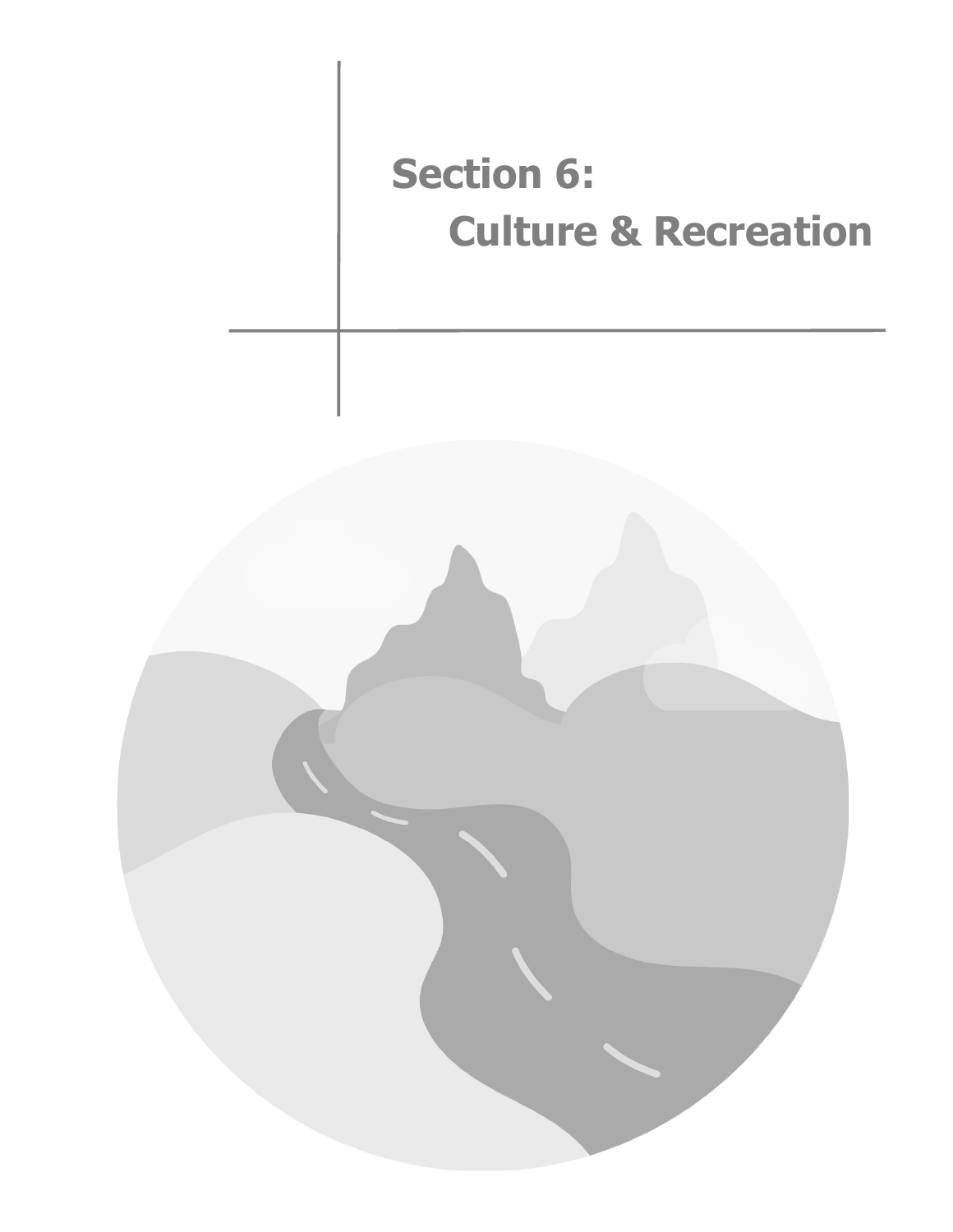### **REPORT OF THE WESTON CULTURAL COUNCIL**

The Weston Cultural Council is charged with distributing money allotted to the Town by the Massachusetts Cultural Council. Grants are awarded to individuals or groups in support of projects in the arts, humanities, and sciences that are a benefit to the residents of our town. Despite public gathering restrictions, most of the grants awarded by the Council in 2020 were utilized, with many programs switching to an online format or taking advantage of an extended deadline of September 2021 with the hope of scheduling in-person performances. The Council received 21 applications in the fall of 2020 and was able to award 15 grants for completion in 2021. The available funds included \$4,900 from the state, a matching grant of \$4,800 from the Town, and additional unencumbered funds that were unused in 2020 due to the public health emergency.

| <b>Title</b>                                 | <b>Council Liaison</b> | Amount  | <b>Performance Date</b>    |
|----------------------------------------------|------------------------|---------|----------------------------|
|                                              |                        |         | Jan. - Dec. 2021,          |
| Brave Space Online Book Club for Adults      | Jacob Sagrans          | \$500   | 3 sessions/month           |
| Wellesley Symphony Orchestra:                |                        |         |                            |
| Concert, Online                              | Chris Martin           | \$300   | February 14, 2021          |
| Margaret Wiss:                               |                        |         | Summer 2021, in-           |
| To the Moon and Back Dance Performance       | Sonali Tambe           | \$700   | person and online          |
| Art & Innovation Center Speaker Series -     |                        |         | March, April, May          |
| Through the Lens of Art: Building Bridges of |                        |         | 2021, in-person or         |
| Empathy, Understanding, and Inclusion        | Jacob Sagrans          | \$750   | online                     |
| <b>Charles River Sinfonietta:</b>            |                        |         | Summer/fall 2021, on       |
| Chamber Music Concert, Online                | Paul Angiolillo        | \$200   | <b>Weston Media Center</b> |
| Wonderland Spectacle Co. Art and Nature      |                        |         |                            |
| Videos for Kids: Hike to Norumbega           | Anthony Butler         | \$300   | TBD, 2021                  |
| Weston Friendly Society: Website Redesign    | Tom Kilgallen          | \$850   | Ongoing                    |
| Whipple & Morales:                           |                        |         | Between March and          |
| Duo Pianists in Concert, Online              | Chris Martin           | \$250   | December 2021              |
| Henry David Thoreau: Lyceum Lecture          | Francis Parker         | \$430   | November 9, 2021           |
| Discovery Museum: Open Door Connections      | Francis Parker         | \$300   | Ongoing                    |
| <b>Weston Council on Aging:</b>              |                        |         | March 9 & April 13,        |
| American Art Lectures, Online                | Chris Martin           | \$550   | 2021                       |
| Wayside Rail Trail: Murals in Weston         | Sonali Tambe           | \$3,000 | Spring 2021                |
| Land's Sake Farm: Open Farmyard              | Tom Kilgallen          | \$1,550 | May - October 2021         |
| Spellman Museum: Stamps Come Alive           | Francis Parker         | \$1,300 | Five programs in 2021      |
| <b>Weston Library Music Series:</b>          |                        |         |                            |
| Harp Concert with Shelley Otis, Online       | Tom Kilgallen          | \$525   | March 28, 2021             |

#### **Grants Awarded for 2021**

#### 2020 Weston Cultural Council Members

| Appointed by the Select Board |             |
|-------------------------------|-------------|
| Anthony Butler, Co-chair      | April 2021  |
| Chris Martin, Co-chair        | March 2022  |
| Tom Kilgallen, Treasurer      | April 2021  |
| Paul Angiolillo               | March 2022  |
| Francis Parker                | March 2022  |
| Jacob Sagrans                 | March 2022  |
| Sonali Tambe                  | August 2023 |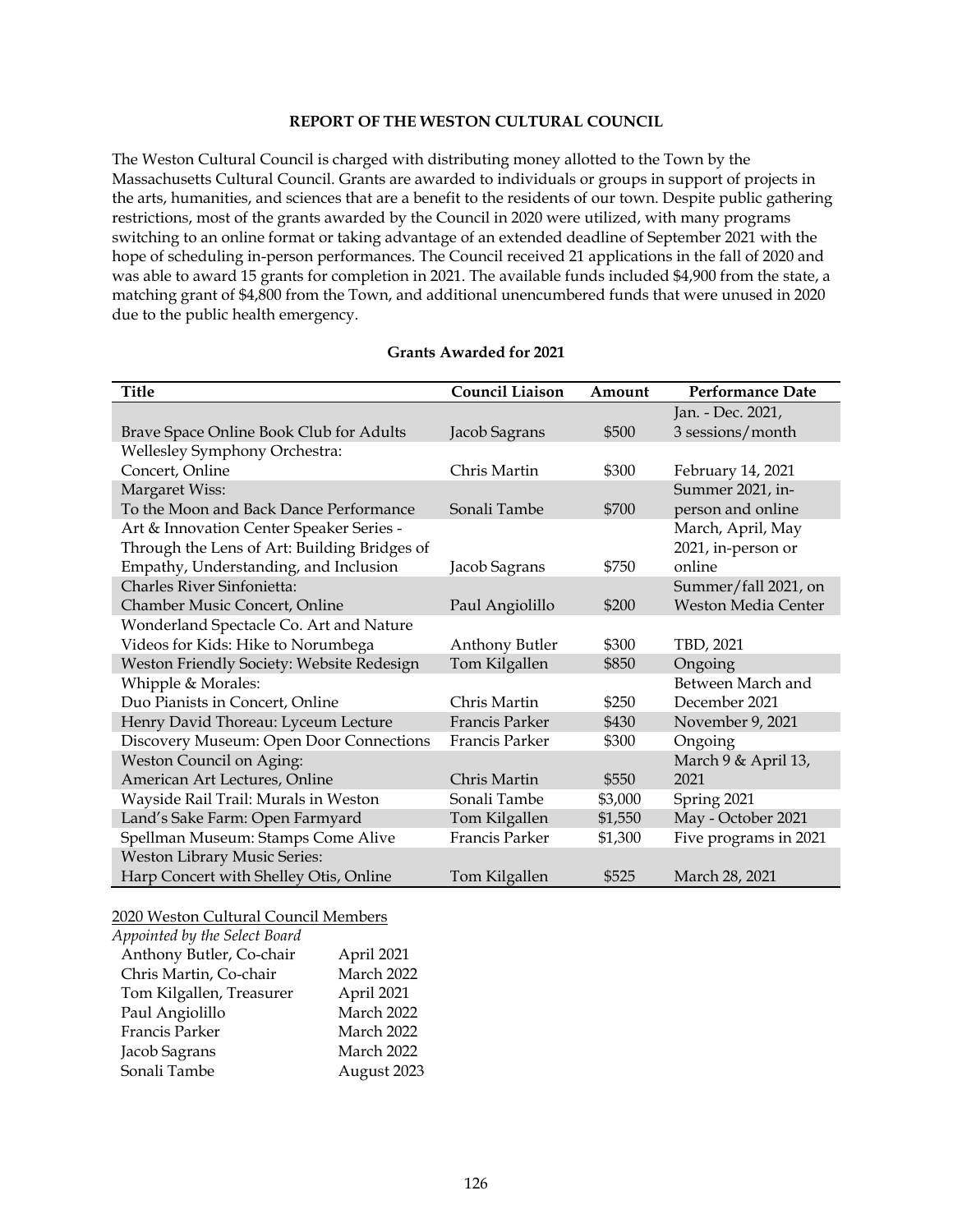### **REPORT OF THE WESTON PUBLIC LIBRARY**

*When COVID-19 shut down our library and event spaces the Trustees decided to act in the face of all the obstacles. The Board wanted to support the mission of the Library to be a lifelong resource for learning while at the same time being mindful of the incredible role that our staff would undertake to make this happen. When patrons were unable to come into the library, we doubled down on our supply of online ventures.*

*Patrons borrowed more eBooks, digital audiobooks, digital magazines, streaming video, and downloadable music than ever before. We shifted resources to accommodate these changing demands and managed to reach more patrons than ever. Online programs, online book groups, virtual concerts all became part of the library repertoire. Staff embraced a curbside pick-up plan that was a tremendous success in the community.*

*Our directors quickly utilized amazing software programs that adjusted with usage to help with reservations, deliveries, and finally, foot traffic when the building slowly reopened with restrictions. With routines upended it was time to innovate and our staff worked together to invent new ways to provide the amazing resources available through the town library.*

*When most other resources were unavailable, the Library managed to provide us with so many options to stay connected and continue to strengthen our community in a difficult time.*

*The Trustees of the Weston Public Library*

2020 started like most other years at the Weston Public Library. From January to early March our study spaces were filled with students, 20+ programs for patrons of all ages were offered each week, and it seemed like our biggest challenge was finding enough copies of "American Dirt." The library was a busy place seven days a week. That changed in March when Weston and the world learned of a quicklyspreading global pandemic.

By the end of the month, the Library had closed its doors to the public for a then undetermined amount of time. Despite this uncertainty, Library staff immediately began devising plans for how they could continue to offer Library services remotely.

One of the first steps taken was to vastly expand the e-library holdings. Staff quickly increased the size of the Overdrive Advantage collection of eBooks and digital audiobooks by over 30 percent. The number of checkouts allowed per month was tripled in the always-available digital library service, Hoopla. Furthermore, staff worked with database providers so that the Library could offer resources that were previously only available onsite for home use.

These efforts, in conjunction with a push to issue digital library cards, made it so that 2020 was the elibrary's most successful year on record:

|                                                           | 2019   | 2020   | $\%$ Change |
|-----------------------------------------------------------|--------|--------|-------------|
| Hoopla borrows (eBooks, audiobooks, music, video, comics) | 1,252  | 7.210  | 476%        |
| Overdrive borrows (eBooks, audiobooks, video, magazines)  | 17,929 | 25,916 | 45%         |
| RB Digital (digital magazines)                            | 1,147  | 1,810  | 58%         |
| Freegal (downloadable music)                              | 808    | 983    | 22%         |
| Kanopy (streaming video)                                  | 893    | 2.511  | 181%        |
| Total e-Library usage                                     | 22.029 | 38,430 | 74%         |

Beyond promoting existing e-library services and databases, staff also worked to connect with patrons in new and exciting ways. Just over a week after closing our doors, Youth Services staff began offering virtual storytimes on Facebook Live each weekday. In total, the Youth Services staff did 194 Facebook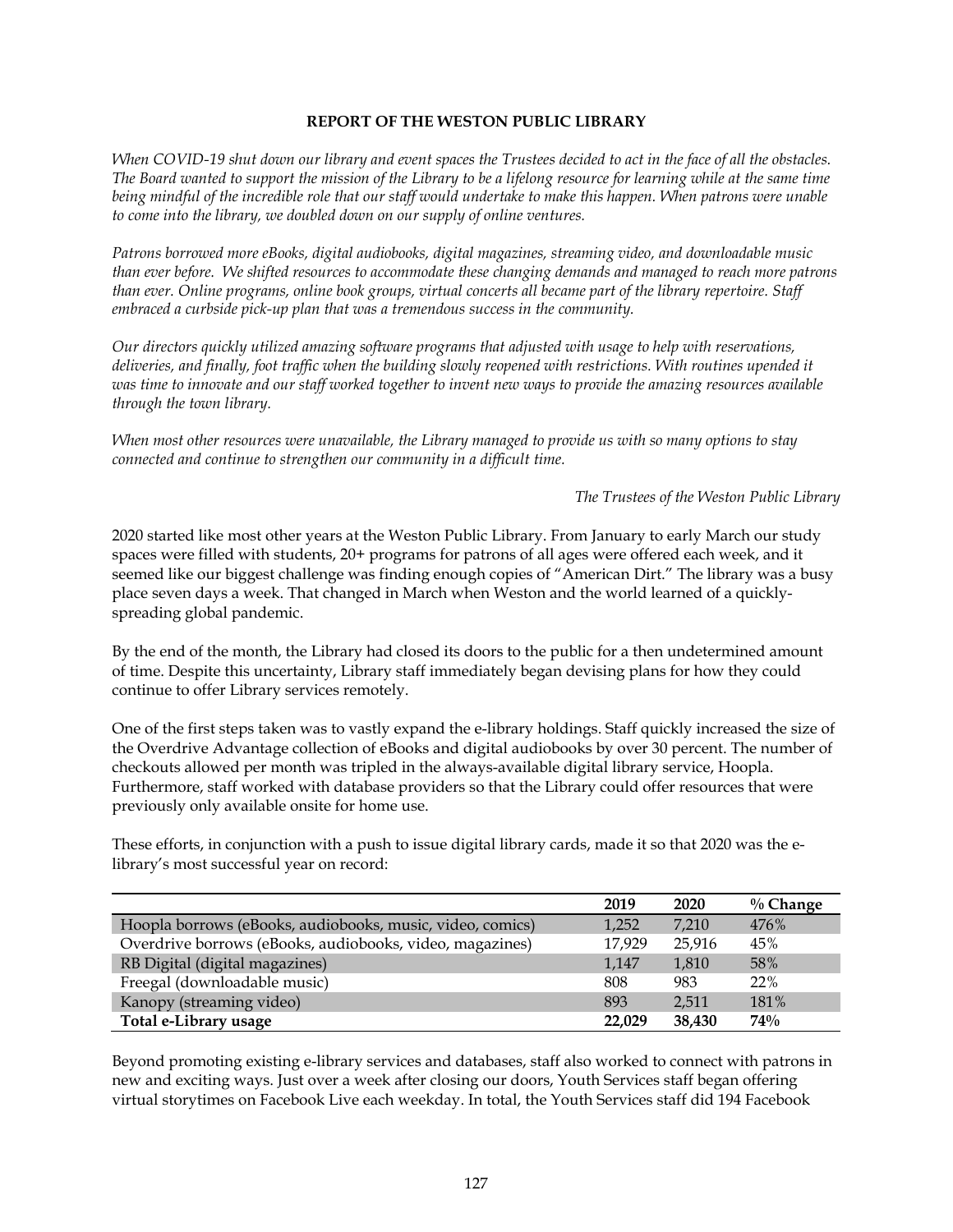Live Storytime videos that had 15,427 views in 2020. The Dial-a-Story telephone storyline was also popular among families and featured a new story regularly.

The Library also took this opportunity to launch its YouTube Channel and create 42 videos on a variety of subjects, including instructional videos on how to use e-library services, celebrations for National Poetry Month, craft classes, and even concerts. The most successful video on the channel was the premiere of the Music Committee's virtual concert series featuring Jon Sakata and Jung Mi Lee performing a piano fourhands concert with 1,094 views on YouTube alone and many more watched on Weston Media Center's cable channels and streaming website. This concert reached more than 10 times the number of music lovers than what could have been accommodated in person in the Community Room.

Virtual programming continued to be a success throughout the year, with the Library hosting three monthly books clubs for adults, all-ages cooking classes with Chef Rob (with some sessions getting over 400 viewers), advanced ESL classes, author talks, virtual craft programs for kids, teens, and adults, and other bolder choices, like Introduction to Tarot, and Forensic Science Roadshow. As in a normal year, test prep and college admissions workshops were popular among teens.



Big Red Barn by Margaret Wise Brown, pictures by Felicia Bond 43 weeks ago - 115 Views 07

Virtual Storytime - "The Night Gardener" by the Fan Brothers 43 weeks ago - 101 Views OO You and 6 others

13-34

Virtual Storytime - "The Seven Silly Eaters" by Mary Ann Hoberman,... 43 weeks ago - 105 Views **OO** You and 8 others



Mucky Moose, written and illlustrated by Jonathan Allen 43 weeks ago - 214 Views **OD** You and 5 others



Virtual Storytime - "It's a Tiger!" written by David LaRochelle,... 44 weeks ago - 77 Views **OD** You and 8 others



Virtual Storytime - "My Garden" by **Kevin Henkes** 44 weeks ago. 421 Views **OO** You and 8 others

One program of note was the Creative Writing series hosted by local author Pam Wight who carried on correspondence more or less uninterrupted with her program participants, even those who had no internet access. She sent out writing assignments and words of encouragement and eventually taught her enthusiastic class in the Library's parking lot. By year's end, as colder temperatures and foul weather precluded open-air gathering, the writers had adapted to meeting through an online platform. This group coalesced under Ms. Wright's guidance just over four years ago and a core group has remained committed to their work and each other ever since. One remarked that the group has become for her a "treasured life experience" and that "creating with words has become a passion that I can't live without."

The Library ramped up its digital outreach dramatically in 2020 as well, using its blogs "Feast on Books"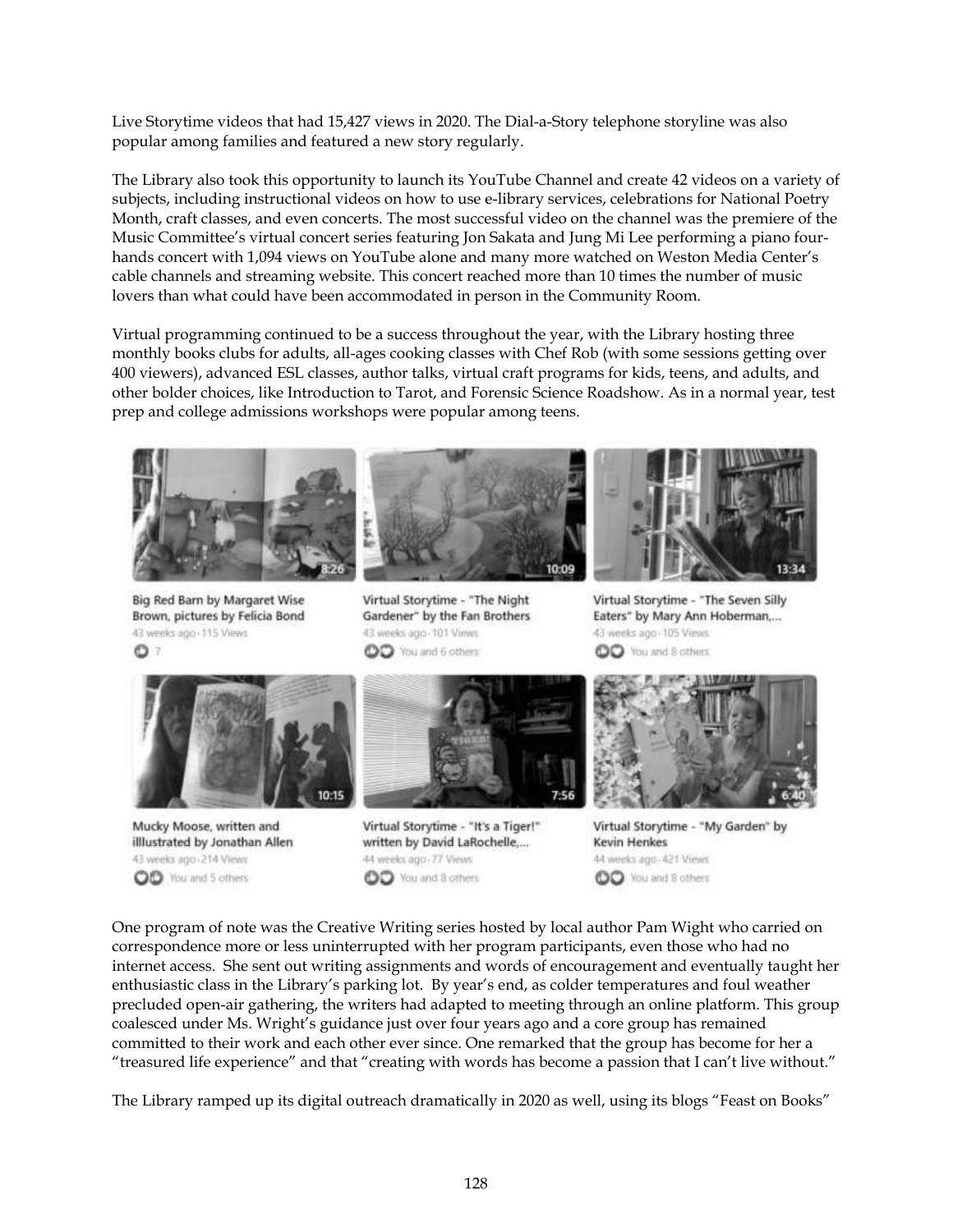|       |  | and "Bella on Books," and social media accounts. Library staff posted 87 percent more in 2020 than in |
|-------|--|-------------------------------------------------------------------------------------------------------|
| 2019. |  |                                                                                                       |

|              | # Posts 2019 | # Posts 2020 |
|--------------|--------------|--------------|
| Facebook     | 496          | 912          |
| Instagram    | 124          | 506          |
| Twitter      | 568          | 799          |
| <b>Total</b> | 1,188        | 2.217        |

The most successful post of the year was one of our #bookfacefriday posts, with 1,463 likes on Instagram.

One of the silver linings of the pandemic was that it highlighted a pressing need for a more robust, mobile-responsive, and accessible website. To improve the online experience of our patrons, the Library embarked on a full website redesign in the fall of 2020 that involved the creation of over 90 individual web pages. The new westonlibrary.org features an easier-to-use homepage, communication elements that allow the Library to disseminate information to our patrons quickly and easily, and a calendar that integrates with other Weston departments seamlessly. The Library is thrilled to have a website that will continue to grow and develop as the needs of the library and its patrons' change in the years to come.

The Library Board and staff are sensitive to the fact that not having home internet was and is a huge barrier to access to entertainment, information, and human interaction during this challenging time. As such, the Library partnered with Weston Media Center to offer some programs on cable TV channels. Staff was also available by phone to provide information, to fill requests, and even just for a short chat. For those with personal internet-enabled devices, the Library was able to offer free and open public Wi-Fi from the parking lot, even when the building was closed.

While Library staff members were excited to offer virtual programming and explore new ways to connect with patrons, we were eager to safely expand service offerings. After working closely with the Weston Health Department, Emergency Management Team, Facilities Department, and others throughout



the spring, the library was reconfigured to allow for appropriate physical distancing, Plexiglas partitions were installed, staff was trained in safety practices, sanitation products were procured, and a rigorous cleaning regimen was implemented. Because of herculean efforts by the custodial and administrative staff, the Library was able to accommodate the safe return of all library workers to their regular schedules by the first week in June.

Within days of returning to the library, limited services were up and running, most notably, contactless curbside pickup of materials. Curbside pickup became an overnight success. Patrons could request materials by phone and staff would package and deliver their items to the trunk of their car. In July, the Library implemented a fully online pickup system using the Capira Curbside app and website. Capira Curbside analytics showed over 4,000 curbside reservations placed online in 2020. This number does not include the countless telephone and walk-up pickup requests the circulation department received and accommodated outside of the online system.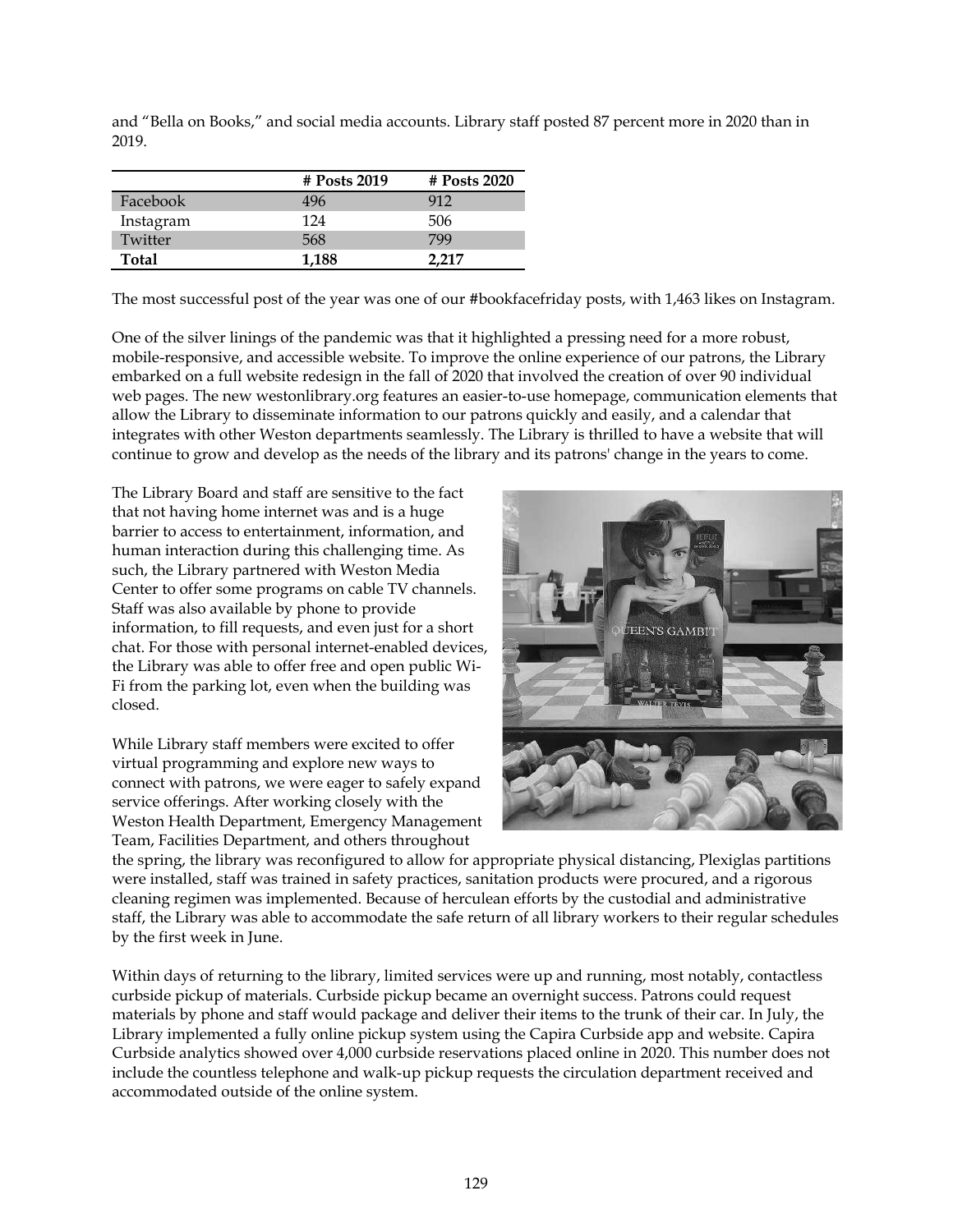Because patrons were not able to physically enter the building, librarians were kept busy selecting items for those that were not sure what to borrow next. A large portion of library materials provided via curbside pickup was specifically selected by our Youth Services and Reference librarians to fit the interests, reading level, and needs of individual readers by asking thoughtful questions and using knowledge of what a particular reader had enjoyed previously.

Curbside pickup also provided an avenue to add physical elements to virtual programming. The Youth Services department distributed over 1,000 take-home craft kits. The perennially popular "DIY Pinterest Craft" programs offered prepackaged supplies, and book clubs expanded from eBook-only titles to offer a full array of formats.

Library staff was also very busy with behind-thescenes work, such as checking in the thousands of items that went through the quarantine system each



*Mr. Spock was on hand to help distribute materials during curbside pickup*

day. Weston was also one of the first libraries in the Minuteman Library Network to begin filling requests from other Minuteman Library patrons to have Weston-owned items delivered to their library.

As in other years, one of the most time-consuming and rewarding behind-the-scenes tasks is collection development. Library staff managed to add almost the same amount of material as the previous year to the collection despite being out of the building for several weeks. In 2020, 10,752 new physical items were purchased, processed, and added to the library collection. This total amount included:

- 7,982 Books449 DVDs
- 204 CD Audiobooks
- 98 Music CDs
- 94 Playaway Audio devices
- 1 Playaway View & Tablet device
- 3 Book Club kits
- 8 pieces of equipment, puzzles, and Library of Things items
- 1,913 magazine issues

The Technical Services and Circulation department also spearheaded several new initiatives to improve the collection as a whole. Their work included refreshing the paperback collection, adding durable laminate covers to adult paperback books to promote longevity, the addition of "Binge Boxes" with multi-disc compilations of movies on a particular theme, further expanding the "Library of Things" collection, and relocating and expanded the graphic novel collection.

Throughout the early summer, staff continued to make building modifications to prepare to reopen the building to the public. The Youth Services Department also launched a virtual 2020 Summer Reading Program in the last week of June. The program was kicked off with an introductory video starring Miss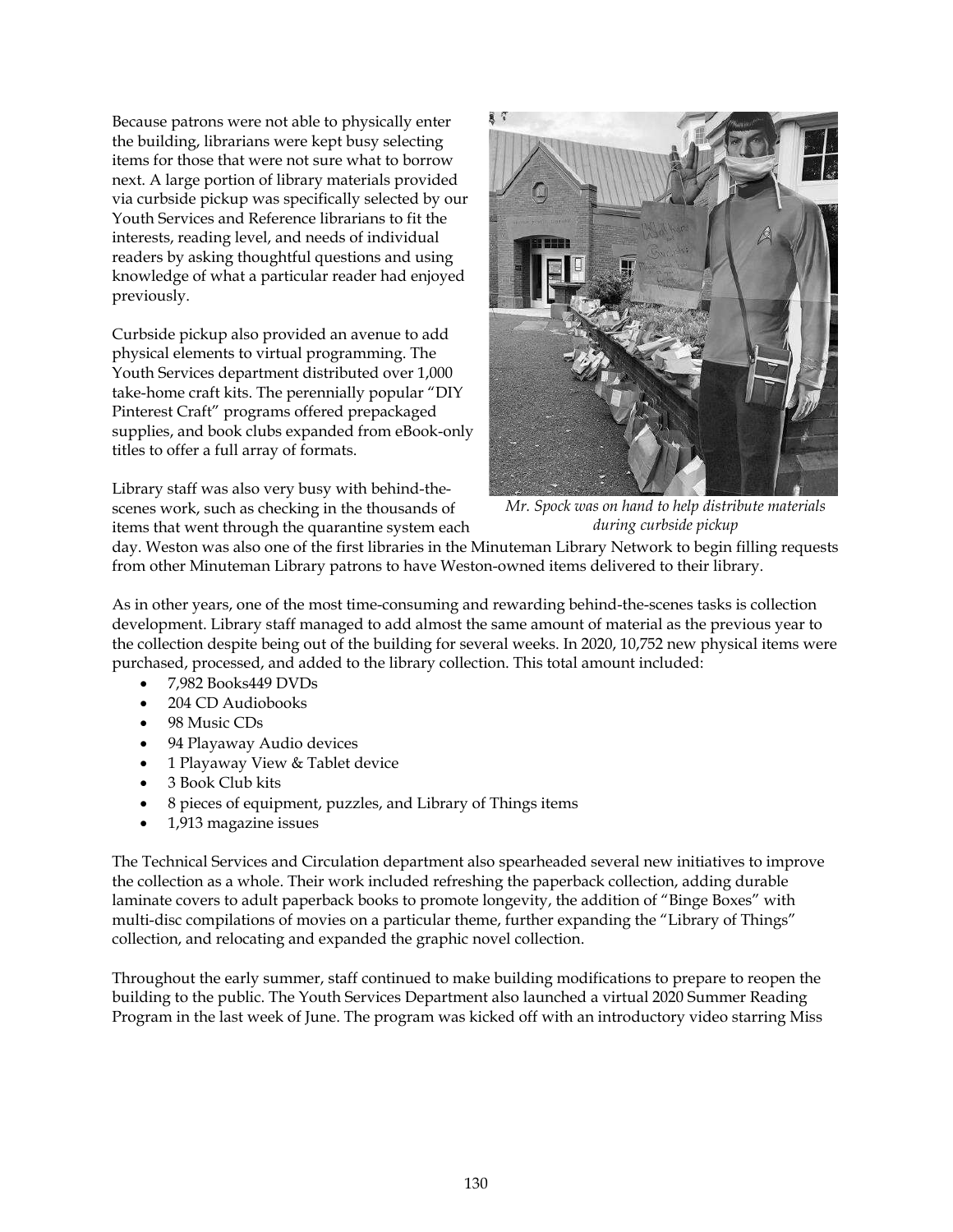Kelly, Miss Karen, and Miss Casey that aired online and on Weston Media channels. Like in previous summers, the program involved logging reading and completing challenges online. In all, there were over 50 challenges in the Reading Program and 20 challenges in the Preschool Program. Each time readers completed a challenge, they were entered into weekly prize drawings, where the prizes could be picked up during curbside pickup.

Summer Reading Stats:

- 23 Preschool readers logged 1,312 books and completed 68 reading challenges
- 77 first through sixth-grade readers logged 2,227 books and completed 313 reading challenges



*With the help of Weston Media Center, we announced the Summer Reading Program 'Imagine Your Story'*

- The 25 teen participants were particularly active in attending virtual programming. They also read 188 books collectively
- One super-reader, Jessica Marill, completed every available challenge!

Every reader participating won at least one weekly prize, and everyone received a book and a bag of reading prizes at the end of the summer. Bobby Ferguson was the lucky winner of the grand prize raffle at the end of the summer. The ever-popular Guessing Jar was filled with fun-shaped erasers instead of candy this year. Jessica Moy had the winning guess.

One of the most exciting developments of the summer was welcoming patrons back into the Library. Starting in August, patrons were encouraged to book 30-minute browsing and computer use appointments. They were able to schedule their appointment online using our appointment booking system or by calling the reference desk. Upon arrival, patrons were greeted by a staff member that would explain how library use would be a bit different due to public gathering restrictions. The Library also set aside special browsing times for senior citizens and medically vulnerable individuals.

As word of the Library building reopening spread, requests for the use of public computer stations, the color printer, photocopier, and flatbed scanner increased. To ensure patron safety, waterproof keyboards and mice were quarantined and sanitized after each use. Many patrons also chose to utilize the Library's open Wi-Fi network from the comfort and safety of their cars from the parking lot.

In all, since the Library began offering browsing appointments in late August, 4,419 patrons have reserved a time to browse or use the computer. Many more walk-ins also visited the Library between August and December as capacity limits allowed.

Despite being a challenging year, Westonians continued to borrow items with enthusiasm. In total, 236,271 physical library books and items were checked out in 2020. Here is a look at some of the most popular items of the year:

Adult Books:

- 1. "The Vanishing Half" by Brit Bennett
- 2. "Caste: The origins of Our Discontents" by Isabel Wilkerson
- 3. "American Dirt" by Jeanine Cummins

Adult DVDs:

1. "1917"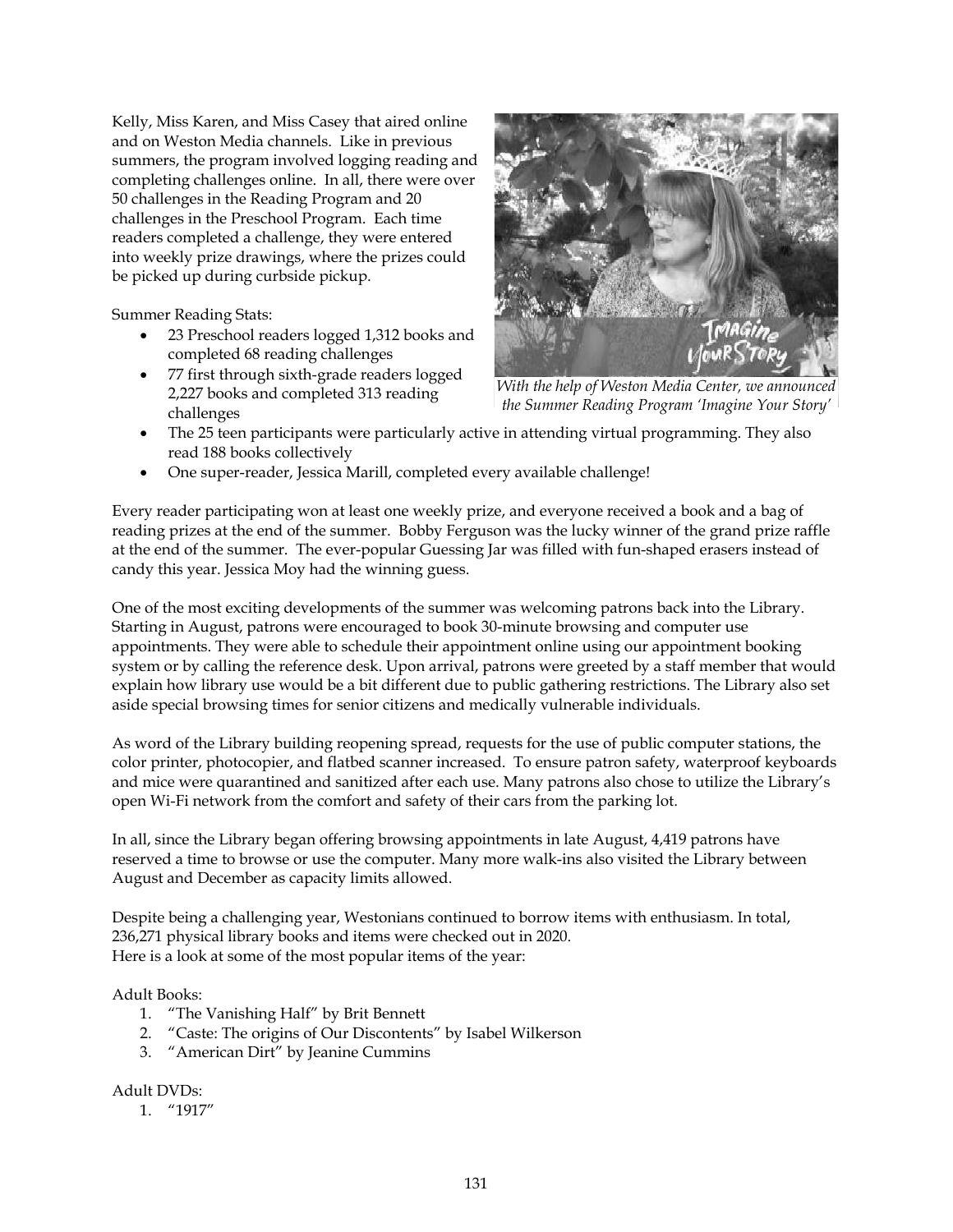- 2. "John Wick: Chapter 3"
- 3. "Terminator: Dark Fate"

Children's Books

- 1. "Guts" by Raina Telgemeier
- 2. "Sisters" by Raina Telgemeier
- 3. "Dog Man: For Whom the Ball Rolls" by Dav Pilkey

Children's DVDs:

- 1. "Aladdin"
- 2. "Toy Story 4"
- 3. "Pokémon: Detective Pikachu"

Top Digital checkouts

- eBook: "Throne of Glass" by Sarah Maas
- Digital audiobook: "Harry Potter and the Sorcerer's Stone" by J. K. Rowling
- Digital magazine: "The New Yorker"
- Digital comic book: "They Called Us Enemy" by George Takei



*When we were able to return to the Library, we were greeted with 93 bins of books from other libraries that had been in a storage warehouse since March*

Despite the challenges of 2020, it is clear that the Weston Public Library is entering 2021 as a more nimble and resilient institution. Library staff members have embraced change with enthusiasm. We have learned to consider limitations carefully, but to see them as an opportunity to think creatively. Most surprisingly, at a time when we have had to stay physically distant, we have worked more collaboratively with one another, with our counterparts at neighboring libraries, and with our colleagues from other town departments than at any other time in recent memory. While we all hope for a return to normalcy in the coming months, we also hope to maintain this collaborative and creative momentum long into the future.

# The Friends of the Weston Public Library

Amidst the challenges of 2020, the Friends of the Weston Public Library (the Friends) furthered its mission "to encourage and promote the development of a strong and active public library, which serves as an educational and cultural center for the Town…. (and) to foster community engagement with the Library by sponsoring events and programs to augment Library services and resources not otherwise funded."

The Friends were off to a good start in 2020 when the pandemic shut things down. Membership numbers were up, the Hospitality Committee was organizing a tropical-themed Staff Appreciation Luncheon, and the Special Events Committee was looking forward to teaming up with the Art & Innovation Center (AIC) on some community engagement projects. The Friends held its last in-person board meeting on March 9<sup>th</sup>. Monthly meetings resumed in May via an online meeting platform, and the Board focused on planning safe ways to support the Library.

*Book and Bake Sale -* Traditionally, the Friends organize two annual community events: The Fall Book and Bake Sale in November and the Summer Book Sale in June. When it became clear that a summer sale would not be possible, the Board focused on planning an adjusted fall sale. Three small "Pop Up" sales in the library parking lot were held in October. In collaboration with the AIC and following public health guidelines, the Friends were able to hold an in-person sale in the Reading Room. The Board organized a multi-day sale on November 12-15th and three additional sales on November 28th, December 5th, and December 11<sup>th</sup>. "Pop-up" and Reading Room sales raised a total of \$4,429.00. The opportunity to have book sales in the Reading Room was a pandemic silver lining. The Friends were grateful to be able to safely continue this annual tradition and felt it was an effective way to promote the AIC as the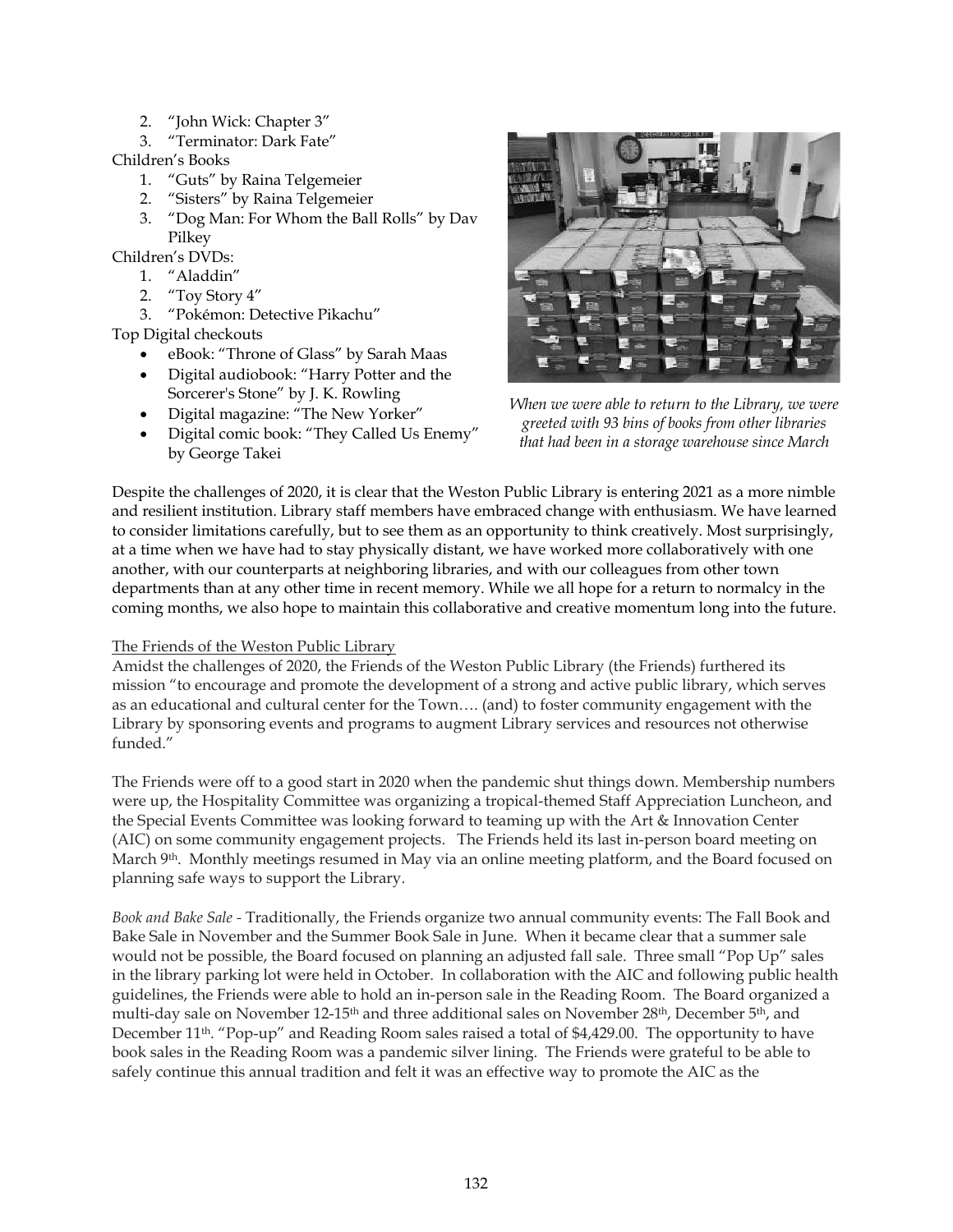Makerspace branch of the Library. Adding to this effort, the Special Events Committee organized a group of board members who made AIC and Weston Public Library logo tote bags with the Cricut maker at the AIC. The Friends sold the tote bags for \$10.00 each at the book sales. Also, Friends members who donated at the \$250+ level received tote bags.

The Friends could not include the Bake Sale component of the 2020 fall event due to the virus. The Bake Sale Committee began planning a virtual baking class at the AIC to be held in 2021.

Book cart sales were discontinued and book donations were temporarily prohibited. The Friends began accepting donations again during the "Pop up" and AIC sales. When necessary, board members scheduled home pickups.



*Membership -* The generosity of Library supporters in 2020 was inspiring. Friends memberships increased slightly, 436 v. 398 in 2019. Funds raised increased by about 19 percent over 2019, \$34,155.00 v. \$28,732.00.

*Music Committee -* The Music Committee worked hard with its network of musicians, Assistant Director Allison Palmgren, and Weston Media to take its popular Concert Series online. The Virtual Concert Series season opened with a performance by Jon Sakata and Jung Mi Lee, details of which were described earlier in this report.

*Newsletter/Publicity Communications -* Three digital newsletters issued in February, June, and October as well as email blasts kept the community informed regarding Library and AIC programming and updates. Publicity/Communications kept the community informed via Instagram and Facebook posts and Town Crier announcements. One longer Town Crier article to promote public awareness of Library and AIC pandemic resilience was published in the December 31<sup>st</sup> issue of the Town Crier.

The Friends Board proudly supports the Library and would like to thank the community of Weston for its help by becoming members, participating in sales and events, donating books and materials, and volunteering on boards and committees.

*Arts and Exhibitions Committee -* Members of the Arts and Exhibition Committee work tirelessly to include an ongoing rotation of art in the Library's gallery by inviting local artists to show their work each month. Because of the coronavirus, only four artists were featured in 2020: Debra Olin, Steve Charlip, Paul Angiolillo, and John Pacheco.

Patrons were treated to a variety of styles and mediums, including painting, prints, and sculpture.

# Weston Art and Innovation Center

The AIC started 2020 with a full roster of classes, events, and Open Houses as well as a growing number of commitments to rent the Reading Room, Conference Room, and the maker spaces. Due to the pandemic, the Center closed in mid-March after having been open for only six months. The capacity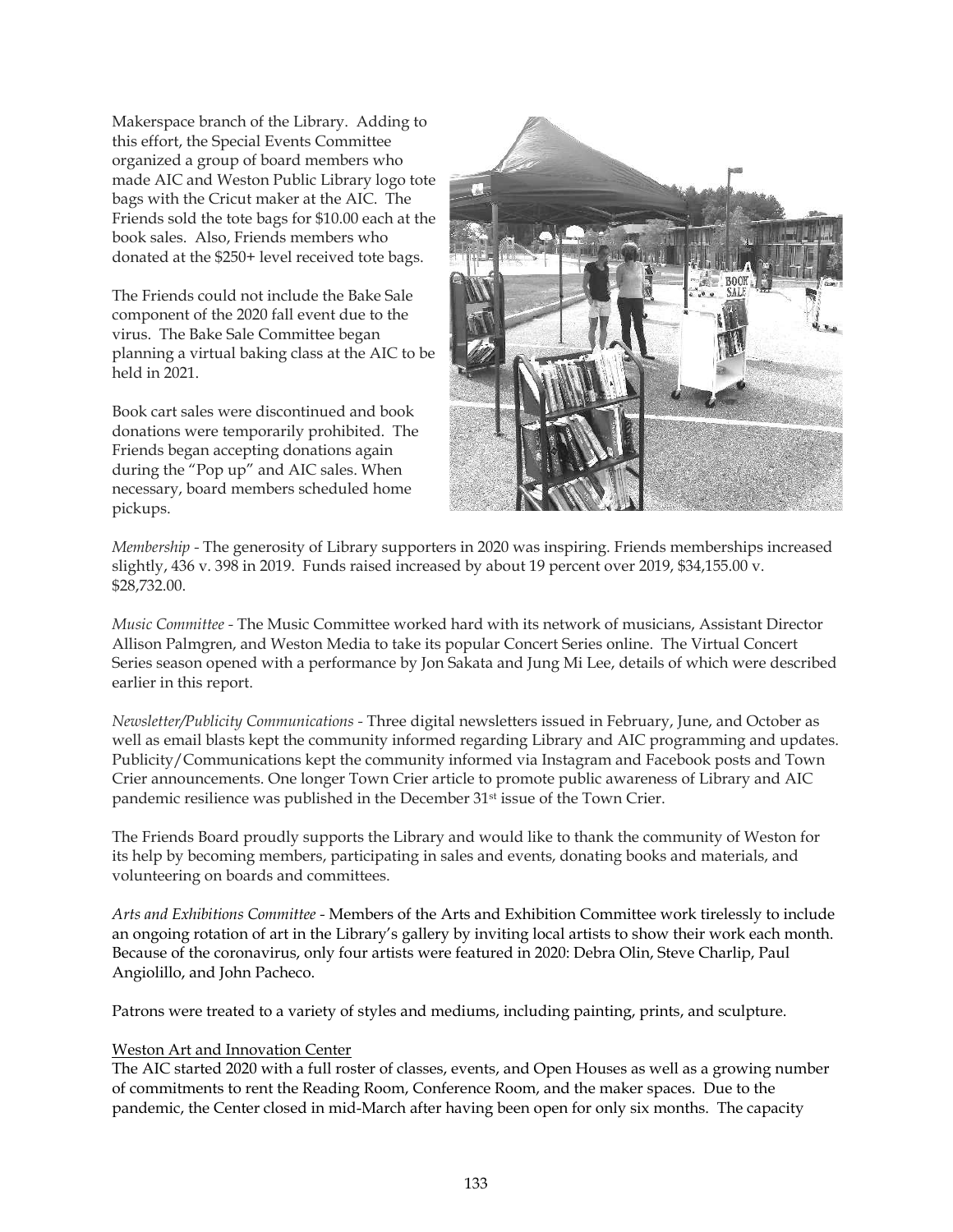restrictions subsequently implemented resulted in limited patron attendance, but resourceful staff experimented with online programming and had success offering classes with limited enrollment on the back patio of the building and through an online meeting platform. New full-time manager Jean Arturi also published a weekly e-newsletter throughout the year and used that avenue to offer classes and present subscribers with unique and interesting ways to occupy themselves by learning and exploring online during their sequestered time at home. One result of the ongoing pandemic was the development of a whole new section of the website devoted to activities and remote events to enjoy during this extraordinary time where the internet still allowed people to travel and congregate.

The vinyl cutter continued to generate a lot of interest for classes and during Maker Lab. There is also consistent enrollment for painting, drawing, photography, software, flower arranging, and needle felting classes. Instruction requiring the common use of some equipment, such as the laser cutter, was not possible this year. The annual 'Fix It First' events were not held, nor were the monthly Open Mic Night, Storytelling Slam, and other routine programs. All were canceled but will return as soon as they can.

Rental inquiries and commitments were strong and indicate that the Reading Room is an attractive space for gatherings. The Reading Room was used for a wedding and wedding reception this year and was attractive for family, school, and corporate events such as cocktail parties, seminars, business meetings, exhibits, and interviews.



The large round tables the AIC purchased to encourage sit-down dining significantly boosted overall interest. The Conference Room proved popular for intimate groups, such as a monthly writers' group and a filmmaker conducting auditions. In November, under strict public health safety guidelines, the Reading Room successfully hosted the annual Friends of the Weston Public Library Book Sale.

Staff and Advisory Board members conducted a long-term project to re-design the website, which was completed in June. The Programming Committee initiated a review of marketing strategies and subsequently implemented a project to develop a more sophisticated long-range marketing plan that will define how best to broadcast the availability of classes, events, and rental opportunities not only throughout Weston but to neighboring towns. The long-term viability of the AIC is dependent on attendance and rentals coming from beyond Weston's borders and so effective marketing and outreach are a key element to success.

Once greater numbers of people receive the vaccine this spring and summer, the AIC will welcome everyone back in a celebratory Grand Re-Opening in September 2021.

| 2020 Members of the Board of Library Trustees |  |  |  |
|-----------------------------------------------|--|--|--|
|                                               |  |  |  |

| Elected by the Voters      |      |               |      |
|----------------------------|------|---------------|------|
| Julie Panagakos, Chair     | 2023 | Susan Scott   | 2021 |
| Joseph Mullin, Vice-chair  | 2023 | Dee Freiberg  | 2021 |
| Emily Hutcheson, Secretary | 2022 | Linda Delaney | 2022 |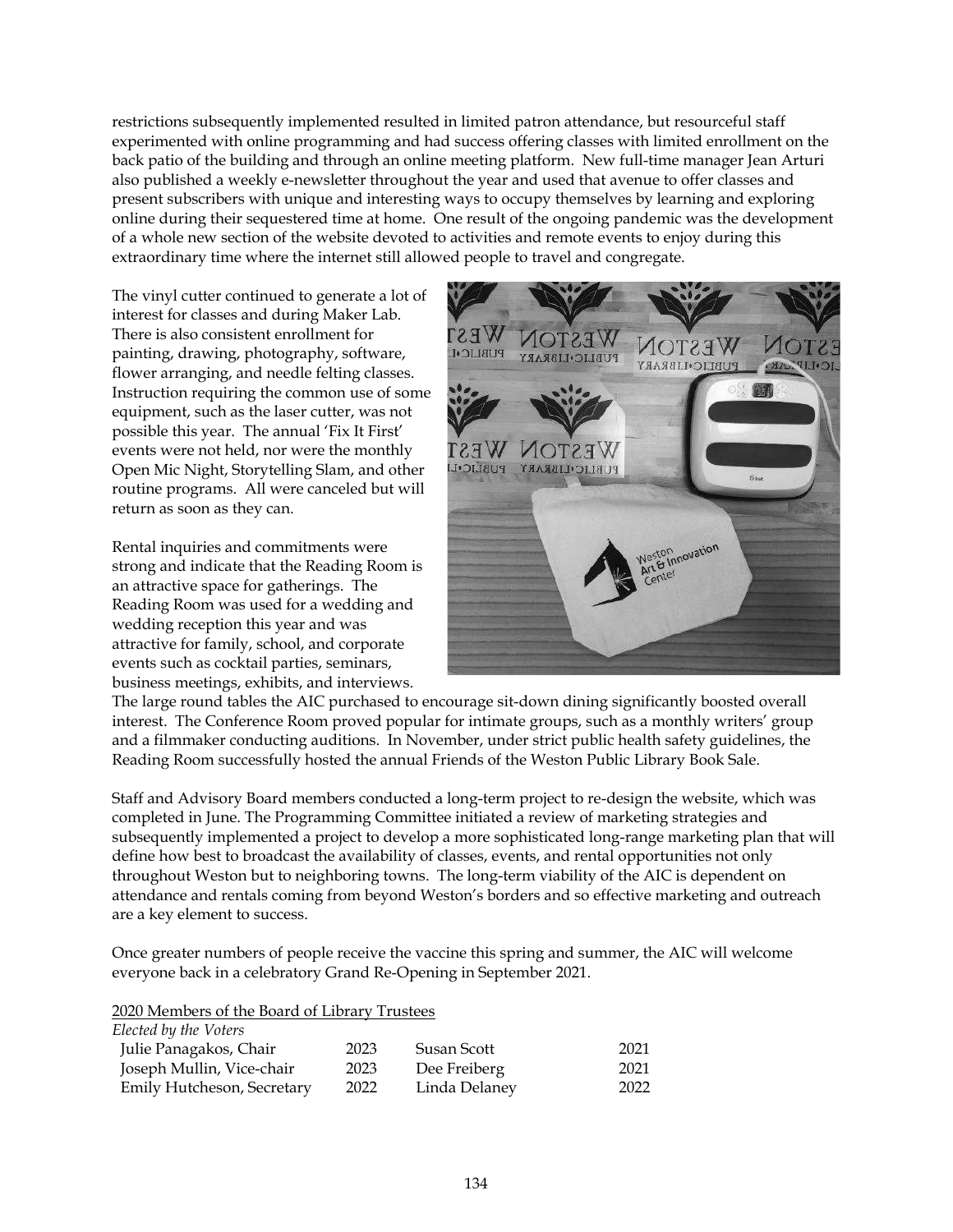### **REPORT OF THE RECREATION DEPARTMENT**

The Recreation Department started 2020 with its traditional and new program operations, including ice skating lessons, men's hockey, and free skate at the Rivers Ice Rink. The first year of organized ice skating went very well, taking in revenues of around \$32,000 while expending only around \$27,000 on rental fees and instructor costs. New membership fees were established for the upcoming Memorial Pool season, and marketing strategies were planned to increase membership, attendance, and fun. Weston Red Waves was having a banner year under a new coach and Weston Junior Broadway had successfully transitioned to the Weston Friendly Society with an exciting show planned for mid-March.

Then COVID-19 hit.

All Recreation Services were effectively shut down with the Governor's State of Emergency Order on March 12th. Public buildings were closed, most staff had to work from home, and strict cleaning and safety protocols were enacted. Summer camp and pool registrations were suspended and the Department ultimately had to refund all fees collected for spring and summer programs.

Through the spring, staff collaborated with colleagues around the state and country to try to make sense of what services could be provided during the public health emergency and how required safety protocols would impact operations. Department staff worked with colleagues at the Massachusetts Recreation and Park Association to assist with statewide safety protocols being developed and the Assistant



*Weston Red Waves team picture taken on Saturday, February 29, before what eventually became their last in-person competition of the season. The remaining season was abruptly cancelled later that week due to COVID-19 concerns.*

Director participated in meetings with the Governor's Aquatics Task Force Subcommittee.

Ultimately, summer camps were canceled. It was determined to be too dangerous to allow camps to take place within the Weston Public School buildings, given the safety protocols that were developed, standards for cleaning and disinfecting, and other unknown variables at the time. Memorial Pool remained closed for the season due to strong concerns regarding staff implementing required safety protocols and obtaining adequate lifeguard training, impacts to the budget caused by limited attendance, the malfunctioning of a critical submersible well pump, and other increasingly insurmountable variables. The pool closure announcement was met with strong opposition from the public. Many were quick to note several surrounding towns had developed protocols and were opening their facilities; however, many other communities closed their pools for the same reasons as Weston.

On May 18th, the Governor announced "Phase I" of his re-opening plan for Massachusetts, which lifted restrictions for some in-person activities and allowed the Department to reopen fields and tennis courts. After some logistics discussions, the Emergency Management Team and Recreation Department developed a protocol plan for general exercise activities. Signs were posted at all locations outlining the conditions under which people could use the spaces, which essentially stipulated wearing facemasks and social distancing. No group activities, including pickup sports games, were permitted.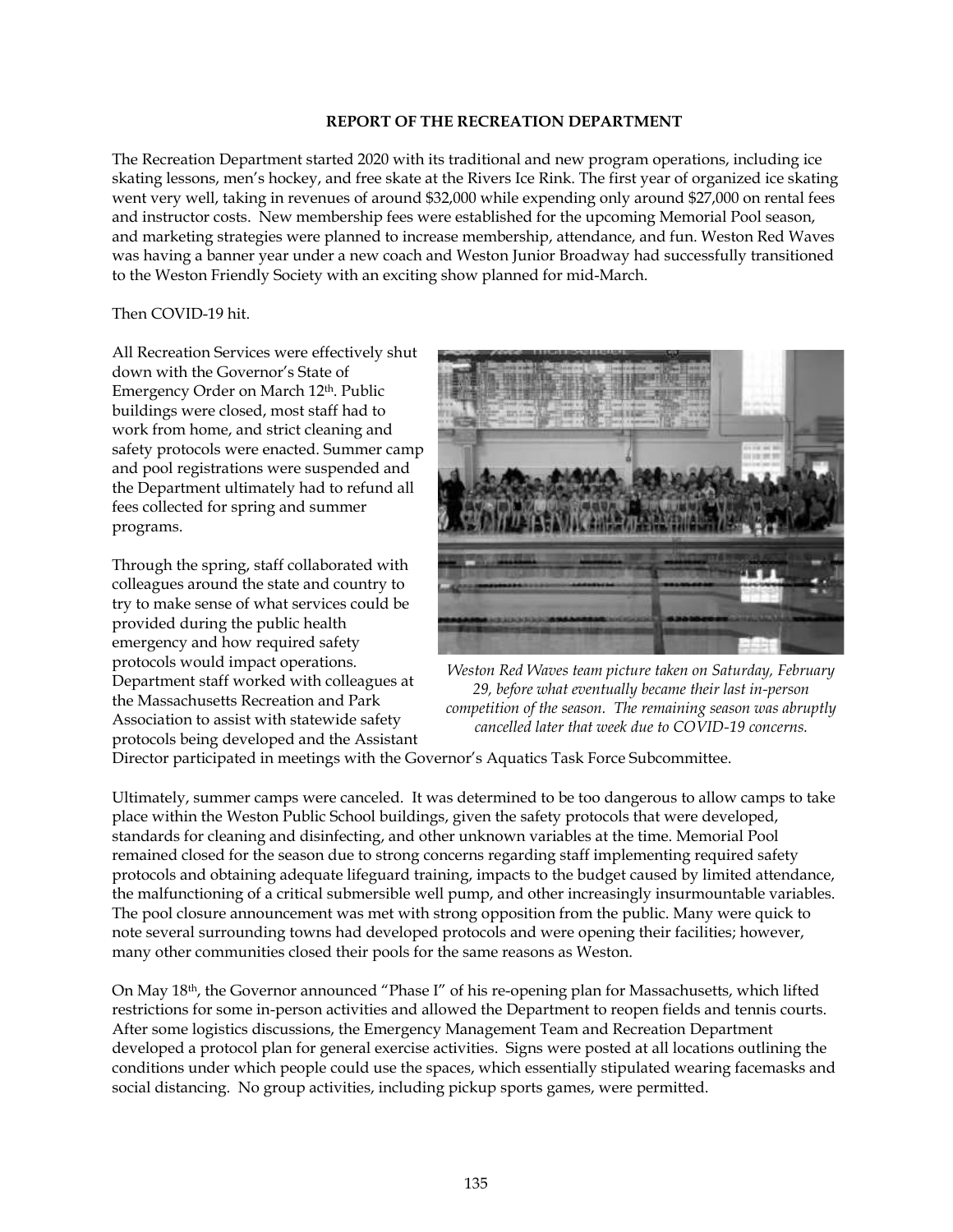As the state moved through phases II and III of its re-opening plan, organized youth and adult sports groups were permitted to operate at various levels depending on the nature of the sport. The Recreation Department and Emergency Management Team developed an approval process to allow activities within the state guidelines, then developed protocols for more traditional Recreation offerings. Eventually, more traditional programming returned at a very limited and highly regulated level.

The September 11 Memorial Flag event took place in-person with strict safety protocols, and new single-day intergenerational events were developed in partnership with the



*Children engage in a summer program activity while wearing masks and physical distancing*

Council on Aging, including an outdoor tai chi class and a trail walk on the newly opened Legacy Trail. Most other community-wide programs and events were canceled, including the Summer Concert Series, Ice Cream Social, and the Spring Egg Hunt.

By the end of 2020, much more was known about the spread of the coronavirus and some vaccines had received emergency approval, providing hope of a return to normalcy. The enacted public health protocols have become routine, and the variety of activities is slowly growing. But, with widespread distribution expected to take months, we anticipate continuing to offer a reduced level of service and accommodating strict safety protocols through much of 2021.

# Programming

*Adult -* In January, residents were excited about a new class to help perfect their golf swing and a flyfishing casting class, which were being planned for the spring. Adult exercise programs continued to serve the Weston residents as they have for many years. During the shutdown, we began offering virtual group exercise classes at no cost to participants. These continued through the end of June and maintained a healthy participation level, with the yoga class doubling its participation. In July, the adult exercise classes continued online with a participation fee. We also celebrated the 39th year of Kathy Langenberg's class, composed mostly of the same people for the entire time.

Where regulations permitted, a Pickleball program was developed with beginner and advanced lessons. The faithful group of players met weekly until late fall. This program proved to be extremely popular and there are plans to expand it in the coming years.

*Events -* Many fun virtual activities were organized through the Weston Recreation Facebook page, including a snowman building contest, a scavenger hunt, nature bingo, a Star Wars Day on May 4 th (May the Fourth Be with You), organizing a bear hunt by encouraging residents to place teddy bears in their windows, hosting baking classes, and organizing a Halloween costume contest for pets.

Some creative planning was needed for the September 11 Flag memorial event. Community participants registered in advance and were assigned to one of four timeslots to place the flags. Groups were limited to 25 people and individuals were assigned rows on a grid that would ensure proper social distancing for placing their flags. Many Town employees from almost all departments volunteered to help with the event. By its completion, almost 100 people were able to safely erect 3,000 flags on the Town Green. Most other September 11 Memorial events were conducted virtually, including ones hosted in Boston and the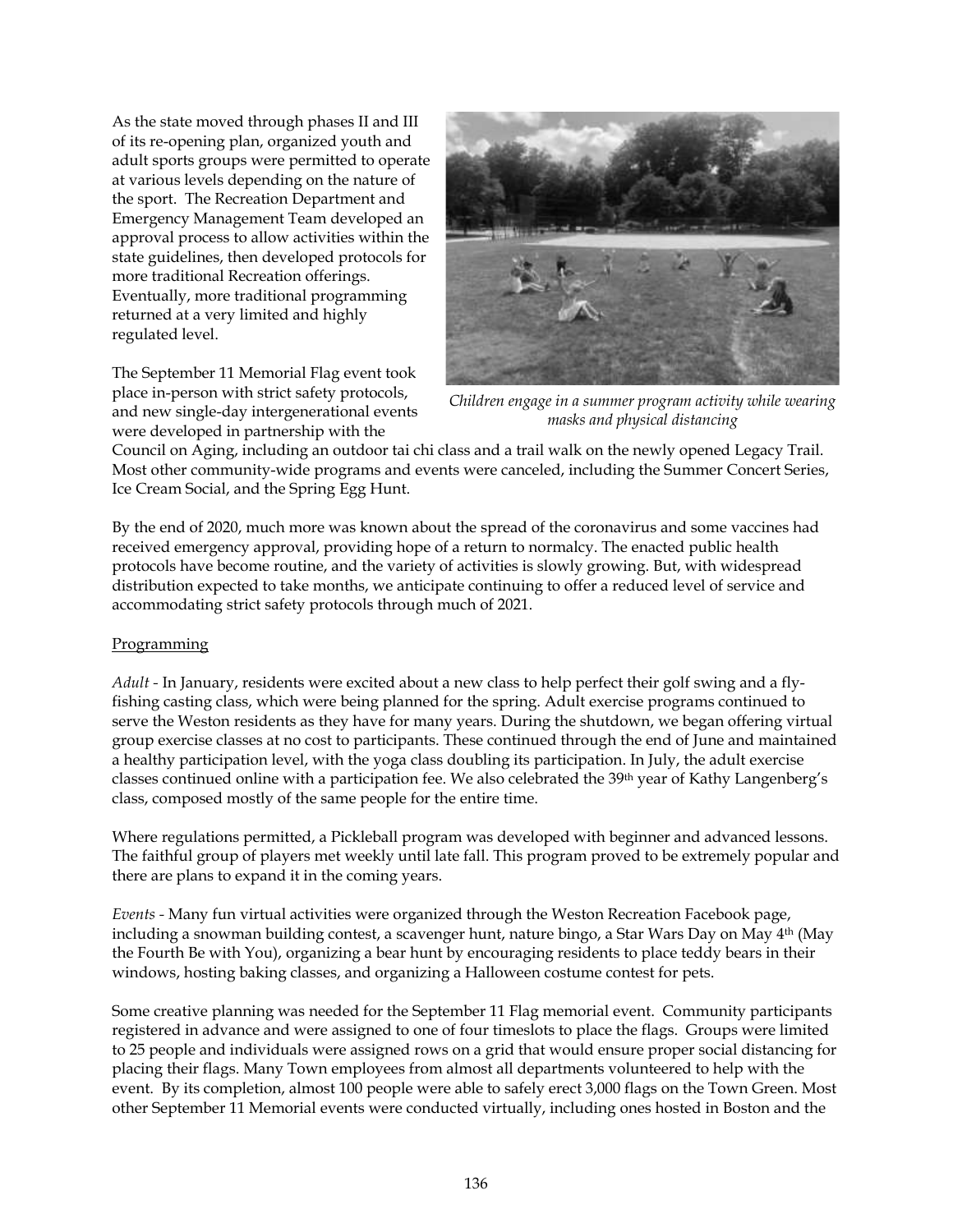

*Children playing kickball during summer programming*

State House, making Weston's one of the few to take place in person this year.

*Youth -* Youth programming was off to a great start in January 2020. Winter program numbers were near capacity and required two school buses to transport everyone to the Community Center, and spring registration showed as much promise with enthusiastic registration. After the shutdown, single-day workshops for karate, Super Sports, and STEAM programs were among the first to be offered again in person. It was a slow start but with time and trust from our participants, we were able to put forth a more robust fall session that complied with health safety regulations. A new procedure was established for instructors and parent drop-off/pick-up. Over time, it became normal and parents expressed their sincere gratitude for all our efforts. In the fall, popular activities such as Super Sports,

gymnastics, and karate returned. The much-loved cooking programs were transformed into science and Lego programs with the same instructor. A rotation of times entering and exiting the building for programs became the norm and no one missed a beat. It was a great way to see the resiliency of the Department in action.

*Summer Camps –* Public health guidelines and restrictions, and lack of access to appropriate facilities, prevented us from having a traditional summer camp. After attending many workshops and learning sessions, we put together a shortened five-week program at Burchard Park called "Alternative Summer Programming." Our dedicated camp directors transformed Burchard Park into a camp-like space with cleaning supplies and individual boxes for each participant put together. A new routine was established for everything from drop off to pick up, all while wearing masks with smiles for days under them.

We enrolled 245 participants from kindergarten through fifth grade in programs related to arts and crafts, sports, and outdoor adventure. Through creative and determined staff, many participants tried something new and found some "normalcy" in a very strange summer. We had zero COVID-19 infections, exposures, or closures, which was to be commended. With the help of Fire Chief David Soar and the Fire Department, we had enough personal protective equipment to get through the summer when supplies were limited.

Even with the fewer hours and days offered, programs had waitlists for sessions and parents reported success all around. They were very appreciative that the Recreation Department was able to provide safe, fun summer programs in a time of uncertainty.

*Swimming and Ice Skating -* In the fall, Weston Red Waves was brought back in a limited capacity and planned to compete in virtual swim meets. Swim lessons and lap swimming also returned under strict protocols. Ice skating, including men's hockey, skate lessons, and family skate, returned after an earlier temporary closure of all rinks in the state.

*Theater – Weston Junior Broadway -* The Weston Junior Broadway program went through its second transition in two years. The Weston Friendly Society proposed operating the program under its 100-years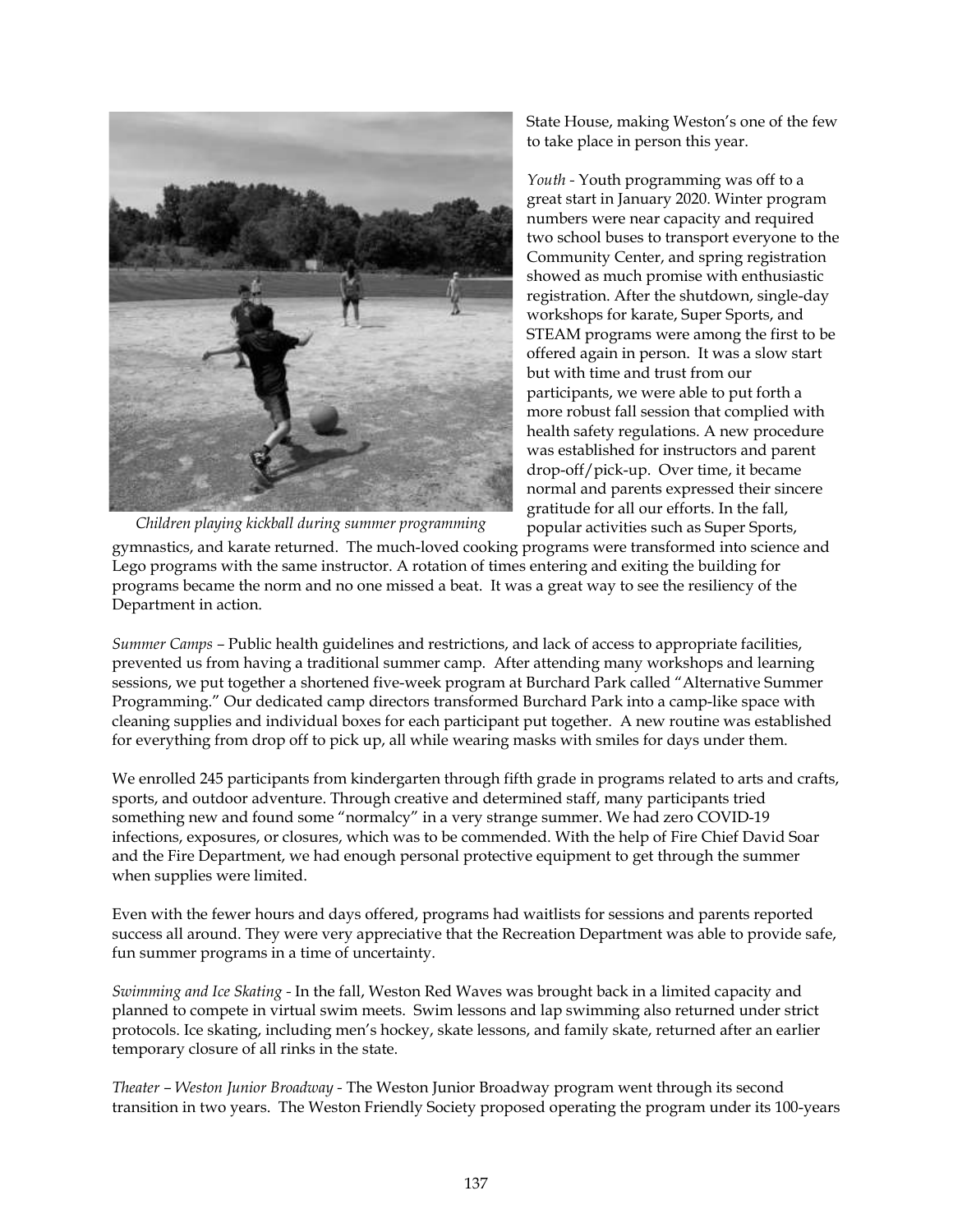of experience. The Recreation Department provided access to spaces in the Community Center for rehearsals and performance training. Weston Friendly Society brought an extra level of enthusiasm and expertise, and the program went remarkably well except that the performances were among the first events canceled due to the shutdown. We look forward to continuing to work with Weston Friendly Society moving forward.

### Governance

This year was one of the more challenging ones from a governance perspective. Due to the sudden closure of all public buildings and the ceasing of inperson meetings, the Recreation Commission had to cancel its March meeting. In April, the Commission started meeting virtually along with every other government group in town, thanks to an emergency order from the Governor loosening Open Meeting Law conditions and allowing for meetings to take place through remote technology.

Three positions on the Recreation Commission were up for re-election. After 18-years of service, Elly



*Children on a hike during summer programming*

Draper Pendergast chose not to seek re-election. She was deservedly recognized at Annual Town Meeting for her long-tenured service and many contributions to the Town. Xinsheng Zhu also chose not to seek re-election, completing five years of service, which was also greatly appreciated. Eric Rosenthal, occupying the third position, ran for re-election.

At the Town Caucus, which occurred a week before in-person gathering restrictions were enacted, Mr. Rosenthal was nominated as expected. A new resident, Maija Cirulis-Gooch, spontaneously nominated herself for one of the other two openings. Later, Mr. Zhu resigned from the Commission after learning the Town Election would be postponed to a date uncertain. Since the election ballot had not yet been printed and election deadlines were not established, Ms. Cirulis-Gooch was appointed by the remaining members of the Commission and the Select Board to complete the remainder of Mr. Zhu's term. In September, Mr. Rosenthal and Ms. Cirulis-Gooch were both elected, and another new resident, Adam King, was elected to the third seat after running a contested write-in campaign.

Recreation Commissioners also continued to fill positions on the Rail Trail Advisory Committee (Eric Rosenthal), Recreation Master Plan Steering Committee (Melissa Crocker), and Community Preservation Committee (Marcy Dorna).

*Memorial Pool Renovation -* The Recreation Commission continued to pursue a renovation project at Memorial Pool to replace the aging filters, expand concessions, improve accessibility, and add recreational amenities. The Community Preservation Committee supported the Commission's request for \$250,000 to be used toward the design of this project. Unfortunately, due to many other hold-ups and uncertainties surrounding Annual Town Meeting and other governmental processes, this request was not heard by Town Meeting in 2020. It is anticipated to come to the 2021 Annual Town Meeting for approval. Consequently, a Citizens' Committee has been formed to assist the Recreation Commission in garnering support for this project.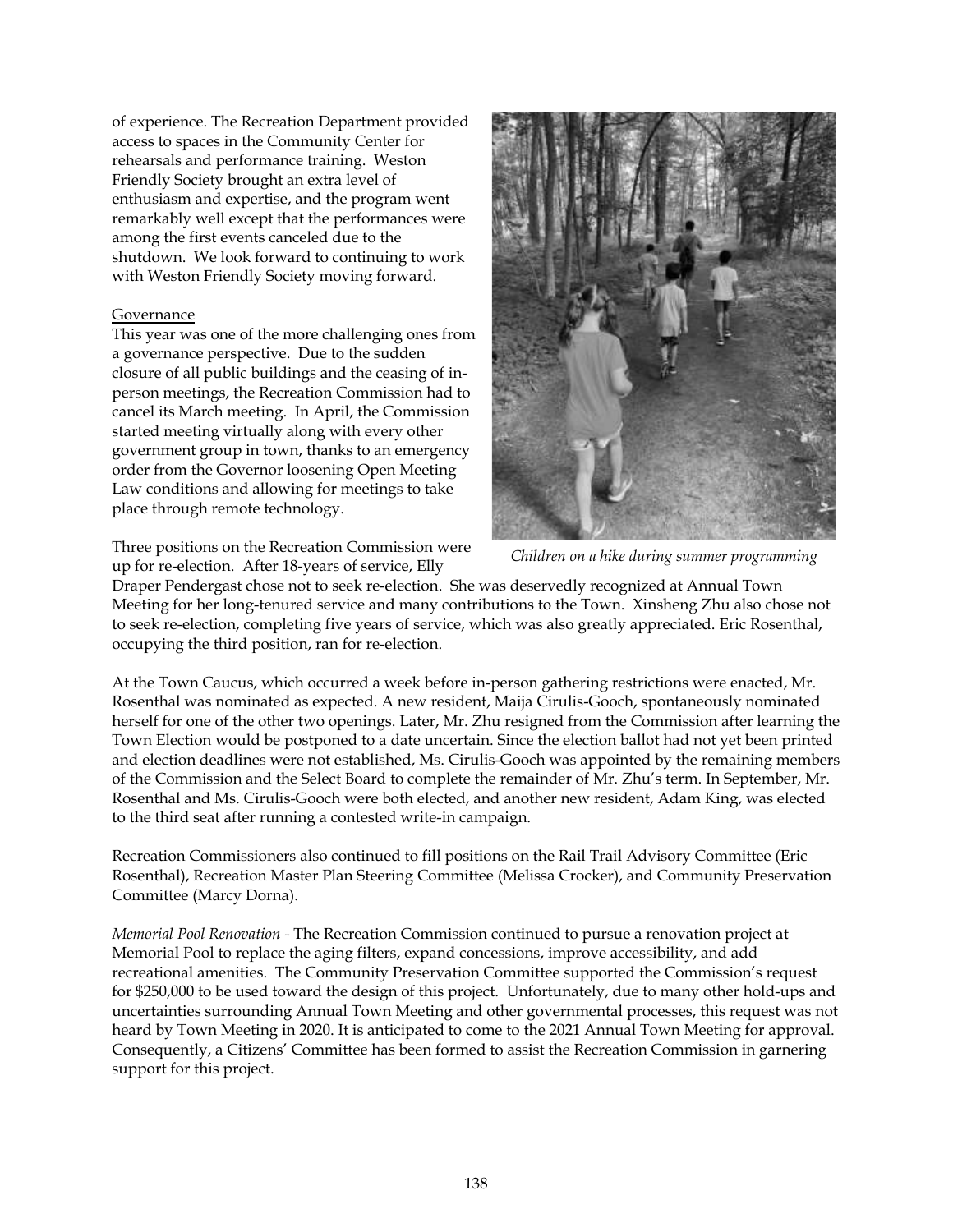#### Regular Business

The Recreation Department staff consists of seven full-time employees who are assisted by many dedicated part-time and seasonal staff. Regular pieces of training are conducted with all staff members following the laws and codes for their jobs and also to ensure a positive environment for all Recreation Department participants.

The operational budget for fiscal year 2020 was \$1,463,289 and was offset by \$474,361 in revenue. An additional \$575,727 came from the tax levy and revenues in the Town's general funds, and \$30,000 was transferred from the Council on Aging to contribute to the



*Intergenerational Tai Chi Class, hosted by Recreation and Council on Aging*

Community Center's building expenses. The difference of \$383,201 came from a combination of the retained earnings account and transfer from the Town's emergency fund.

#### 2020 Recreation Commission Members

| Elected by the Voters | Term expires |
|-----------------------|--------------|
| Eric Rosenthal, Chair | 2023         |
| Melissa Crocker       | 2021         |
| Marcy Dorna           | 2021         |
| Julie Johnstone       | 2022         |
| Trevor MacDonald      | 2022         |
| Maija Cirulis Gooch   | 2023         |
| Adam King             | 2023         |
|                       |              |

### **REPORT OF THE RECREATION MASTER PLAN STEERING COMMITTEE**

This year, the Recreation Master Plan Steering Committee finalized the Master Plan update in March and worked to put it in action; however, upon the public health state of emergency, the Committee switched to meeting in a virtual format and focused its attention on finalizing and initiating the Master Plan. The new Master Plan can be found on the Town's website on the Plans and Studies web page located within Town Services.

The primary purpose of the plan is to:

- Emphasize proper maintenance on new and existing facilities to maximize their useful life
- Plan capital maintenance items to ensure that investments from the previous plan and new initiatives from this plan meet their full potential
- Plan for the future recreational needs of Weston
- Consider the needs of indoor recreational spaces and pools

Initiatives included a planned schedule for capital rehabilitation projects that would ensure current facilities remain in good condition, continued emphasis on maintenance, rehabilitation work on Memorial Pool, adding pickleball courts, and improving accessibility to select facilities. The first action item of the Committee was to support the Recreation Commission's request for design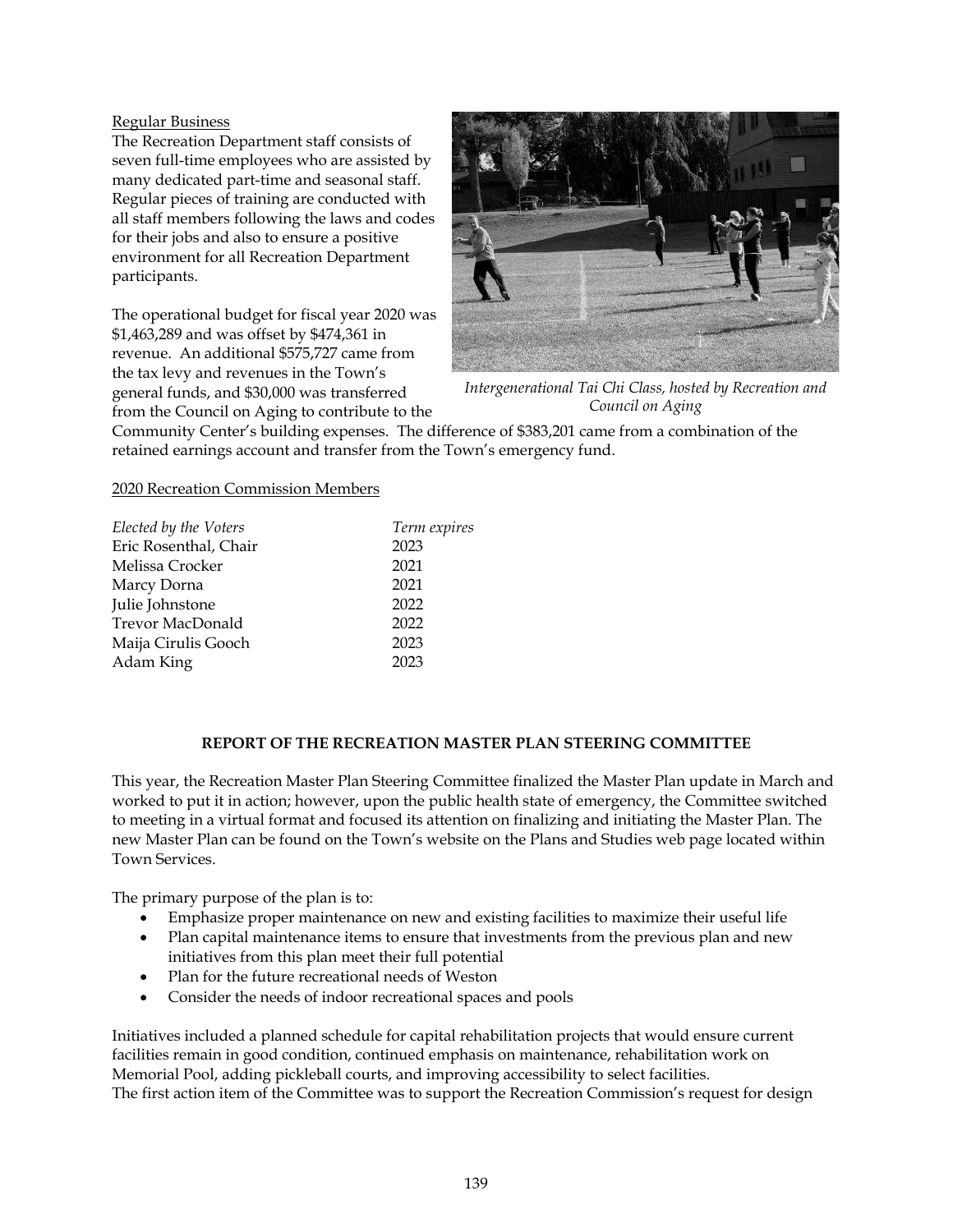fees to renovate Memorial Pool. The facility's aging filters need replacing and additional recreational amenities are being considered, as well as upgrades to accessibility, concessions, and reception.

The Committee also unanimously supported a warrant article for Town Meeting that would fund a series of interconnected feasibility studies at the Middle School and High School Complex. This would support the Town and Facilities departments' need to plan for long term renovations of the High School and Middle School, address



*Adult pickleball practice was a popular activity during the summer*

unsafe traffic and parking conditions at both schools, and explore other concepts generated by the Recreation Master Plan, all of which would need to consider limitations posed by an existing wastewater treatment plant and wetland areas that exist on location. Ultimately, this proposal was deferred as part of a compromise budget negotiated by the Select Board with the Finance Committee.

Other priorities identified within the Master Plan include:

- Improve parking and access to select outdoor facilities in Town
- Create pickleball courts to meet the growing demand for that sport
- Implement a scheduling system that can be accessed by the general public at any time
- Consider ways to protect the town against mosquito-borne illnesses and other health threats such as Eastern Equine Encephalitis (EEE)

As the year progressed, the Committee stayed updated on the state guidelines detailing public healthrelated safety measures for the various sporting groups.

In the fall, Weston Little League approached the Town about turning over the management of maintenance of the Burchard Park recreation facility. Weston Little League has managed this since the facility was built in 2008, but budget challenges caused some treatments to be deferred, which led to poor drainage and safety issues with current field conditions. Utilizing the knowledge and abilities of the Field and Grounds Department will better guarantee proper treatments at the appropriate time.

The Committee also began looking into efforts that would prevent revelers from driving on recreation fields. An incident in the fall created minor damage on numerous School and Recreation fields. In 2021, the Committee will be working with Weston Little League on a minor rehabilitation at Burchard Park to improve those field conditions and discussing other priorities such as adding pickleball courts and accessible pathways.

# Membership

In September, Kristin Barbieri resigned from her position, citing the accomplishment of her goal to help shepherd the Master Plan to its conclusion, also the extensive volunteer work that she is involved with elsewhere in town. She was replaced in December by Shirley A. Small-Rougeau, a resident with extensive experience in Recreation Facility management.

Mark Ferris was named as the Youth Soccer Representative given his membership to the Weston Soccer Board of Directors. He previously served as the Youth Lacrosse Representative, who is now Pam Martin.